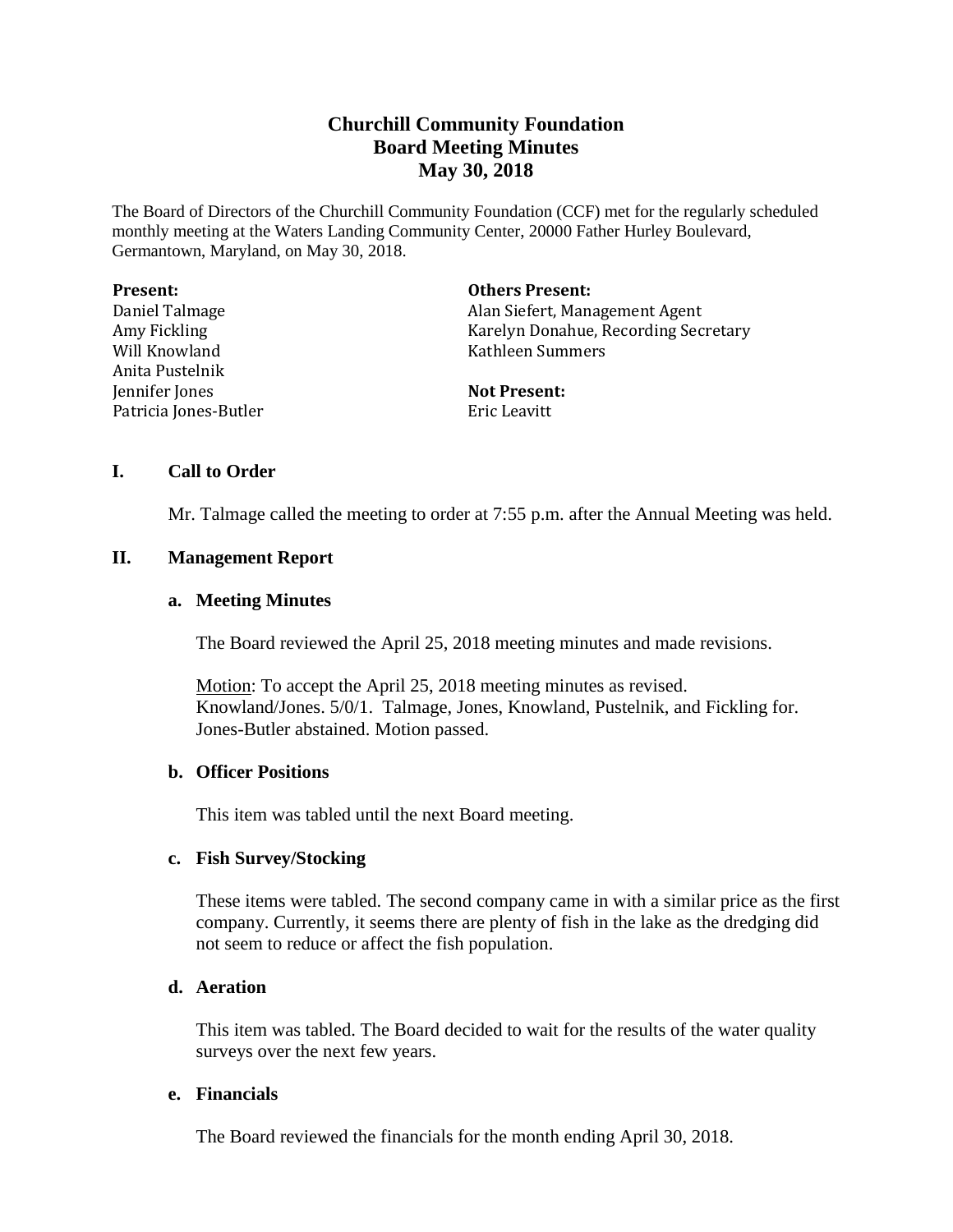# **f. Operating Checklist/Pending Projects**

The Board reviewed the operating checklist and pending projects with Mr. Siefert

#### **III. Old Business**

#### **a. Amethyst Stream Valley - Trees**

Forty-eight trees have not leafed out. Currently, Mr. Siefert are working with Empire to get replacement trees as the trees are under warranty. This should take place in the fall. Mr. Knowland asked about the fencing around the Holly trees. We are working with Empire to expand the fencing around these trees as Empire will not honor the warranty if the fencing is just removed.

## **b. Pawpaw Trees**

The four Pawpaw trees that were planted are all doing well.

#### **IV. New Business**

#### **a. Board Members**

Mr. Talmage thanked Ms. Summers for her time on the Board. He also welcomed Ms. Jones-Butler to the Board.

## **b. Attendees at Next Meeting**

A representative from Montgomery County Planning will be coming to the next meeting to talk about the Churchill Village Town-Sector Plan Amendment.

Jeremy Tucker, the Foundation's attorney, will also be in attendance at the next meeting.

## **V. Next Meeting**

The next meeting of the Board of Directors for the Churchill Community Foundation will be Wednesday, June 27, 2018 at 7:30 p.m. at the Waters Landing Community Center.

#### **VI. Adjournment**

Motion: To adjourn the May 30, 2018 Board meeting at 8:30 pm. Knowland/Jones-Butler. 6/0/0. Talmage, Jones, Pustelnik, Fickling, Knowland and Jones-Butler for. Motion passed.